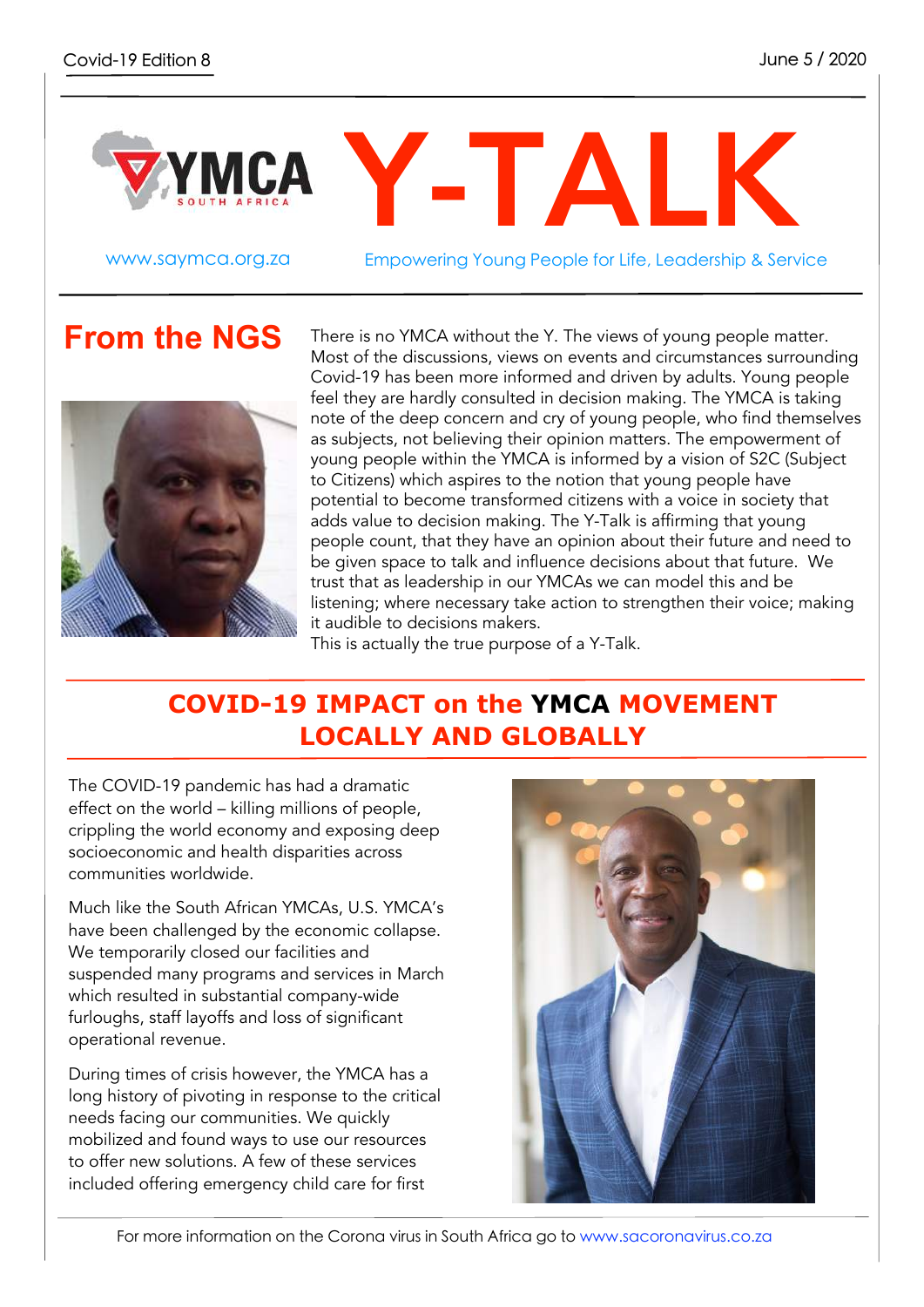#### Covid-19 Edition 8

responders and essential workers, providing food to families and youth in need and engaging our senior population to make sure their needs were met. We also launched new, virtual exercise classes and kids programming on our website and LIVE on our Facebook page to keep families active and engaged while at home.

While the pandemic has been hard on everyone, the stay at home policy has had a particularly negative impact on our young people who are no longer in schools that previously provided a critical safety net. School environments help to ensure youth in vulnerable communities receive educational, health and emotional support. YMCA's are stepping up to be part of the solution to students facing these challenges. On the First Coast, we quickly transitioned to virtual afterschool programming and created a platform to ensure the most under-resourced and at-risk students could continue to receive academic support through online homework from certified teachers. While virtual learning is a great tool, we also wanted to pick-up the phone and call all of our youth. Our afterschool staff made over 3,000 phone calls to connect with these students to offer more support and encouragement.

As U.S. YMCA's slowly reopen, it's clear that we are facing a new reality. The world as we knew it is no longer. In Northeast Florida, we are thrilled to be back open. To date, one of the best parts of reopening is seeing how happy our members are to be back and hear how much they missed coming to their Y. These testimonials only highlight what we already know: the Y is more than a gym.

While our mission remains the same, how we deliver this mission will be different. With every shared experience, there are key learnings to guide us forward as we seek ways to best serve our communities: families were forced to spend more quality time together, working remotely can lead to better work/life balance for employees; and virtual offerings such as telehealth, fitness classes and educational services will become the norm.

Through it all, YMCA leaders are resilient servant leaders who have an entrepreneurial spirit that will lead us through this transition and into a brighter future for our organization.

For 15 years, the South African U.S. YMCA Coalition's primary goal has been to help our South African YMCA partners deliver on its mission. I am so proud of how South African YMCAs have pivoted operations to respond to the critical needs caused by Covid-19 in their local communities. I've been closely following your work on social media and throughout the comprehensive electronic newsletter. Led by South African YMCA National General Secretary Sipho Sokhela and local Y General Secretaries, South African Y's have impacted over 120,000 lives through food distribution, helping the homeless, and providing health care to those in need.

As we move forward, we will continue to look for ways to support our South African YMCA partners along with YUSA.

Keep up the great work!

Eric K. Mann

Chair, U.S. YMCA - South Africa YMCA Coalition

President and CEO-YMCA of Florida's First Coast

### 11 Members in the SA-USA YMCA Coalition

Jacksonville, FL Atlanta, GA Nashville, TN Hartford, CT Washington, D.C. Boston, MA

St. Louis, MO Austin, TX San Diego, CA Montgomery, AL Minneapolis, MN

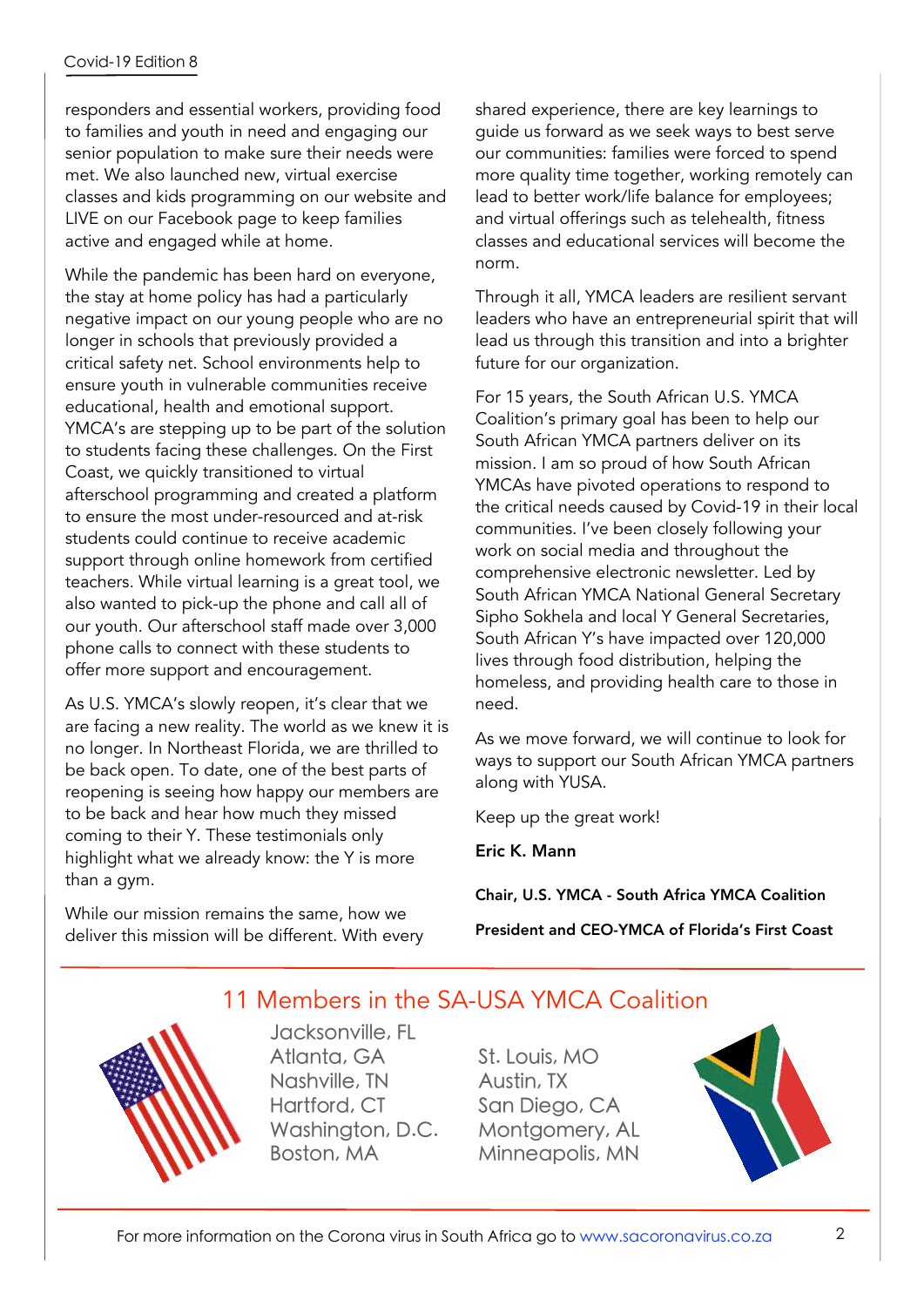# HOW COVID19 HAS AFFECTED MY STUDIES

Like most students, COVID 19 has affected my academic year. The negative impact is happening at the worst time of my University life – my final and most important year. I have had to realign with the new academic calendar which is not easy. It has not been easy, try to do my best to keep up to date with schoolwork (attending lectures online and doing assignments) taking into consideration the many hurdles in the way. For example, as a female, I'm expected to do some house chores at a time when l need to study. Anxiety has been doing the most. My friends who happen to be my study mates are not around to help

going back to school will help them catch up with school work. Also in Law, as 4th year Law students we are required to do what is called Moots as part of our degree and we can't graduate without mooting as it amounts to 70% of the Professional training module. We can't moot online as this will prejudice us in various ways. It would be easier to meet with opponent to discuss the topic for the Moot. We need to visit the law library since a lot of materials cannot be found online and sometimes, we encounter difficulties in accessing a case law.

me where I am lacking and to keep me motivated. However as much as things haven't been easy during these unprecedented times, it has taught me to work even harder and try to keep up to date



The fear of contracting the virus is still there in many of us and some students have highlighted that they prefer to study online at homes, which is something I think should be respected by the

and show how much I want this Law degree. l welcome the call for Universities to reopen amidst the COVID 19 and my peers share the same sentiments as we understand and see the need of being on campus. I have been able to attend a few lectures online which have given me an advantage as opposed to some my fellows who are in places that do not have poor or no network access at all and

University. Personally, my biggest worry is sharing rooms at Res and how do we police each other with roommates to ensure we don't contract Coronavirus. I hope the University will look into that and assist students with precautionary measures.

Written by Sunshine Mbutho 4th Year Law Student at UKZN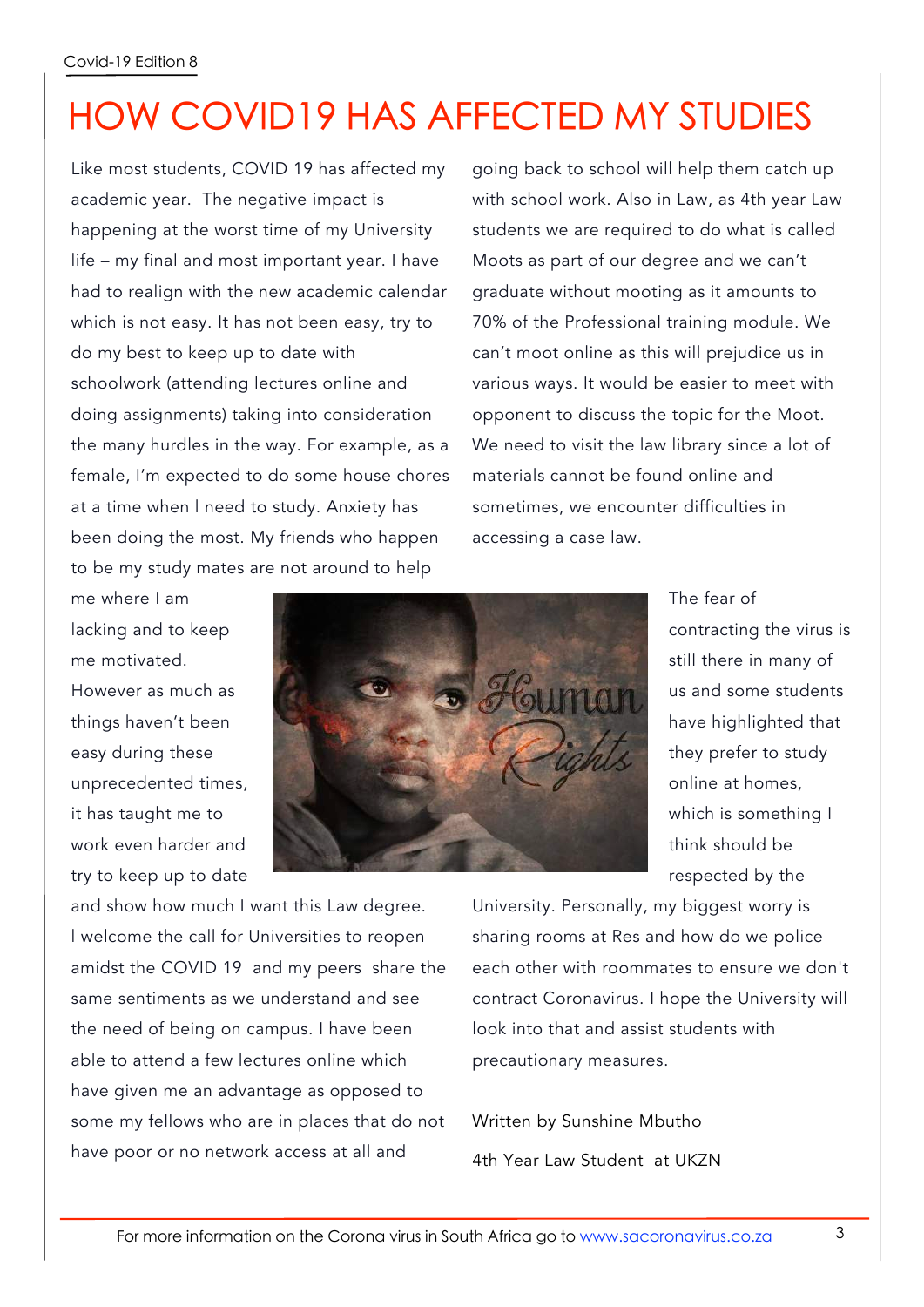# EDUCATE, EDUCATE and... EDUCATE

I am Nonkululeko Nzimande, the Founder and Director at the X Foundation, a non profit company established in 2010 with the sole purpose of empowering the youth of Umlazi, Durban, through educational bursaries. I am a partner with the UKZN YMCA for "The Economic Entrepreneurial Education Program" (TEEEP) which teaches primary school children basics of economics and entrepreneurship.

My passion for education has been tested over the past two months, as the country debates on the reopening of schools amid the COIVD 19 crisis.

The best way to prevent infection by the corona virus is to avoid exposure to the virus. Secondary to that is to adopt 'hygienic' habits, which come at a financial and psychological cost. The United Nations issued a framework for the reopening of schools and it states that one of the six (6) key dimensions used to assess the state of readiness to open schools is safe operations. One of the prerogatives under safe operations stipulates that 'detailed protocols on hygiene measures, including handwashing, respiratory etiquette, use of protective equipment, cleaning procedures for facilities and safe food preparation practices' must be developed. I agree with this point in particular, but it can't be seen in isolation. It has to be conceptualized and adapted to Umlazi for example, a township where public transport, overpopulated schools, poor water and sanitation are a challenge. Are Covid 19 related personal protection equipment supplies readily available for all pupils, teachers and workers?

It goes without saying that the lockdown disruptions to teaching time in the classroom will have a negative impact on the curriculum for the year 2020. That being said, the guide for the opening of schools should be the best interests of the child. I am of the view that the lives of pupils and teachers are more important than saving the academic year.

That being said, the spread of the COVID 19 among pupils will be inevitable. The most important precautionary measure to be taken to reduce the spread is to educate, educate and educate. An educated pupil is an empowered pupil. An educated teacher is an empowered teacher. Pupils, teachers, workers and cleaners must be trained on physical distancing, hygiene practices and disinfection. They must be equipped with the requisite personal protection equipment. Lastly, teachers must be trained on procedures, medical and emergency plans to be followed should a teacher or a pupil become unwell or be suspected of having symptoms of the virus.

#### **Nonkululeko Nzimande / UKZN Student**

We take a moment to honour 3 YMCA connected people who passed away in the last 2 weeks.

Zameka Faku - Cape Flats YMCA staff person working in the Health project Charlene George - sister of Clinton George - General Secretary of Pietermaritzburg YMCA Mother of Portia Tshepe - General Secretary of Soweto YMCA

May the Lord grant the family and friends of those who have gone before us, the strength and peace to get through the days of mourning for their loved ones. May the Lord make His face to shine on them and give them Peace. Amen.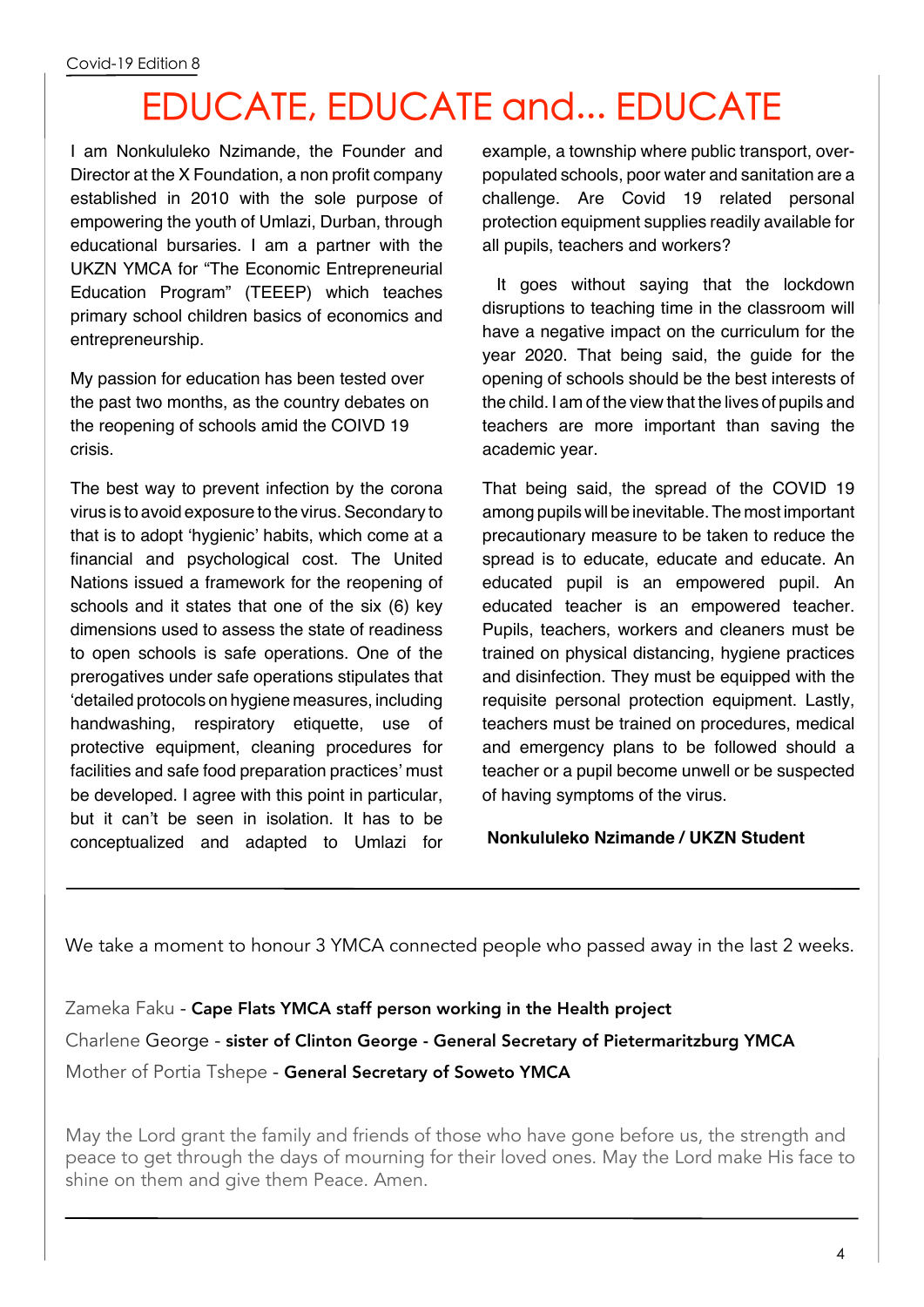# FROM A CONCERNED MOM

As a mom of three kids residing in the Western Cape, which is the recognised epicentre of the virus COVID-19 in South Africa, I have multiple concerns about allowing children to return to school. Although my children attend an Independent School who I commend on the health protocols recently implemented, my concern is about putting them at risk of contracting COVID-19.

Although none of my three children have any comorbidities, I cannot guarantee that they will be able to pull through if they were to contract the virus. Having said that, my 6 year old would also be too young to fully comprehend why she would need to self-isolate or even remain in a hospital room on her own without being able to see or touch us. The thought of her being alone

or any of our three children for that matter, is daunting and brings about a level of anxiety that I believe no mother should have to experience.

I do believe that the education of my children is important and home schooling has really worked well. I also understand that not all homes have the privilege or access to home schooling, but I still believe that we have followed on how the rest of the world has managed this virus and it is clear by both France, Denmark and the UK that it is way too soon for children to return. Therefore, my husband and I have made the decision to not send our children back to school at the moment. We will continue the home-schooling process until we feel safer about the spread of Covid19.

Tracy Benjamin / Athlone YMCA / Mom of two boys aged, 14 and 11 and a daughter aged 6.

## WHAT IT MEANS TO BE AN ACTIVE CITIZEN



Hello! My name is Mo. I'm a blogger and social entrepreneur but most importantly, I am an active citizen.

I love my continent and country but I am also very rooted to my community, so this means I take local actions to make positive change wherever and whenever I can.

Being an active citizen mean I am acting and fostering real impact at all spheres of influence. Young people are today's leaders so we need to become social innovators and create ideas for our own future.

I believe in the Renaissance of Africa and all her children, therefore it's all of our duty and responsibility to get into the driver's seat and lead this change and rebirth. The YMCA has, over the past decade, developed a model of empowerment for youth. The philosophy of S2C addresses the economic, political and moral crises of young people. We achieve this by providing

empowerment spaces for youth. While in the past, these spaces have been physical, we need to reimagine and transform them to meet the digital demands of the 4th Industrial Revolution. The YMCA can only thrive in the 21st century by investing in the potential of our young people, and by providing the necessary tools for them to become role players in their own development. The volunteers and staff across local communities in South Africa have been working selflessly and tirelessly in various interventions for victims of the Covid-19 pandemic. Such efforts are what active citizenship is all about. Covid-19 makes this more urgent. Life will never be what it was. The new normal means that we get the opportunity to redefine our lives now.

This means we as young people. must act. Let us own our future. Let us all be active citizens.